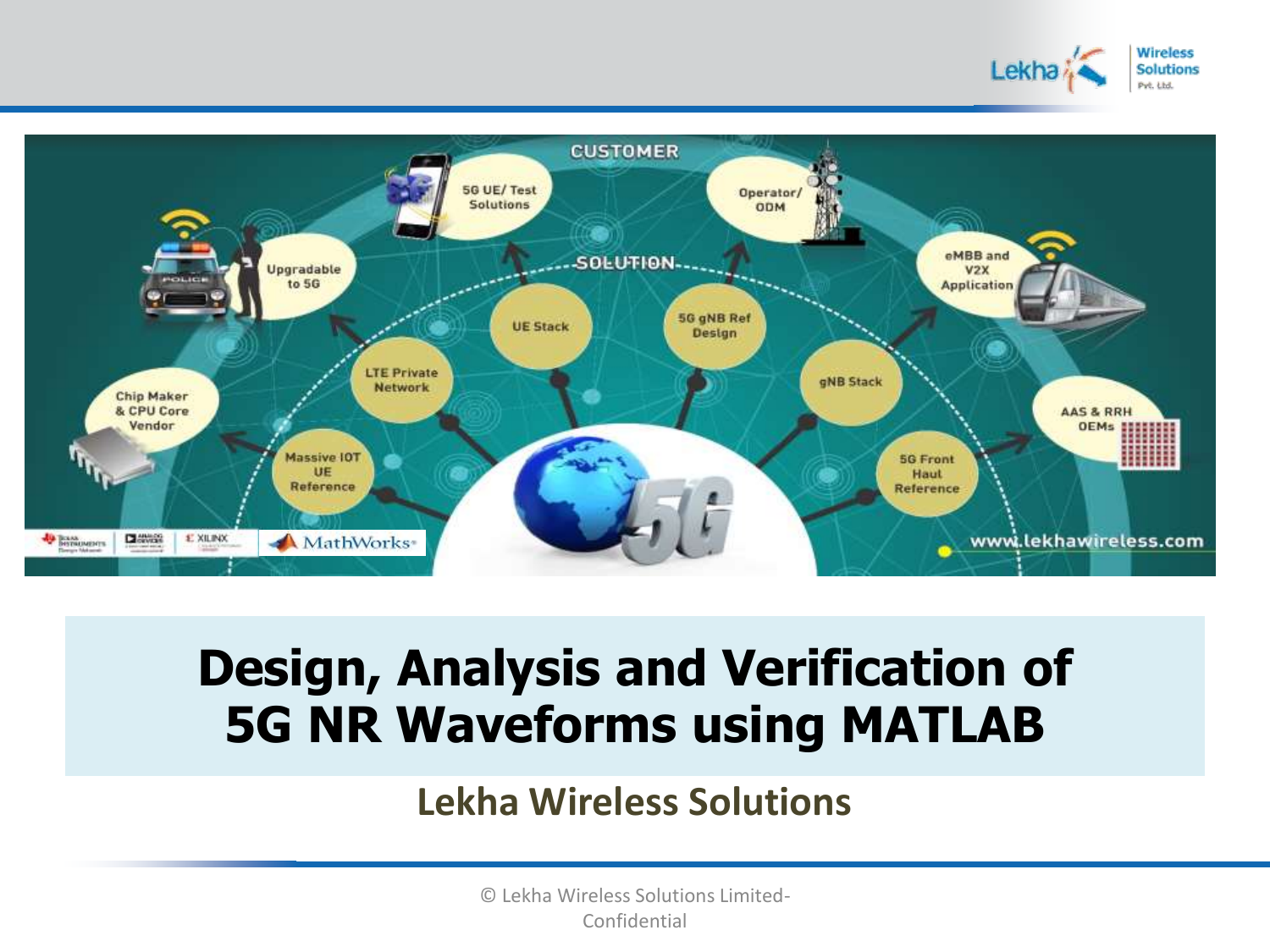## **Agenda**



- **Introduction**
- Brief Introduction to 5G
- 5G @Lekha
- Design and Verification Approach
- MATLAB Based Analysis & Results
- Demo
- Summary and Conclusions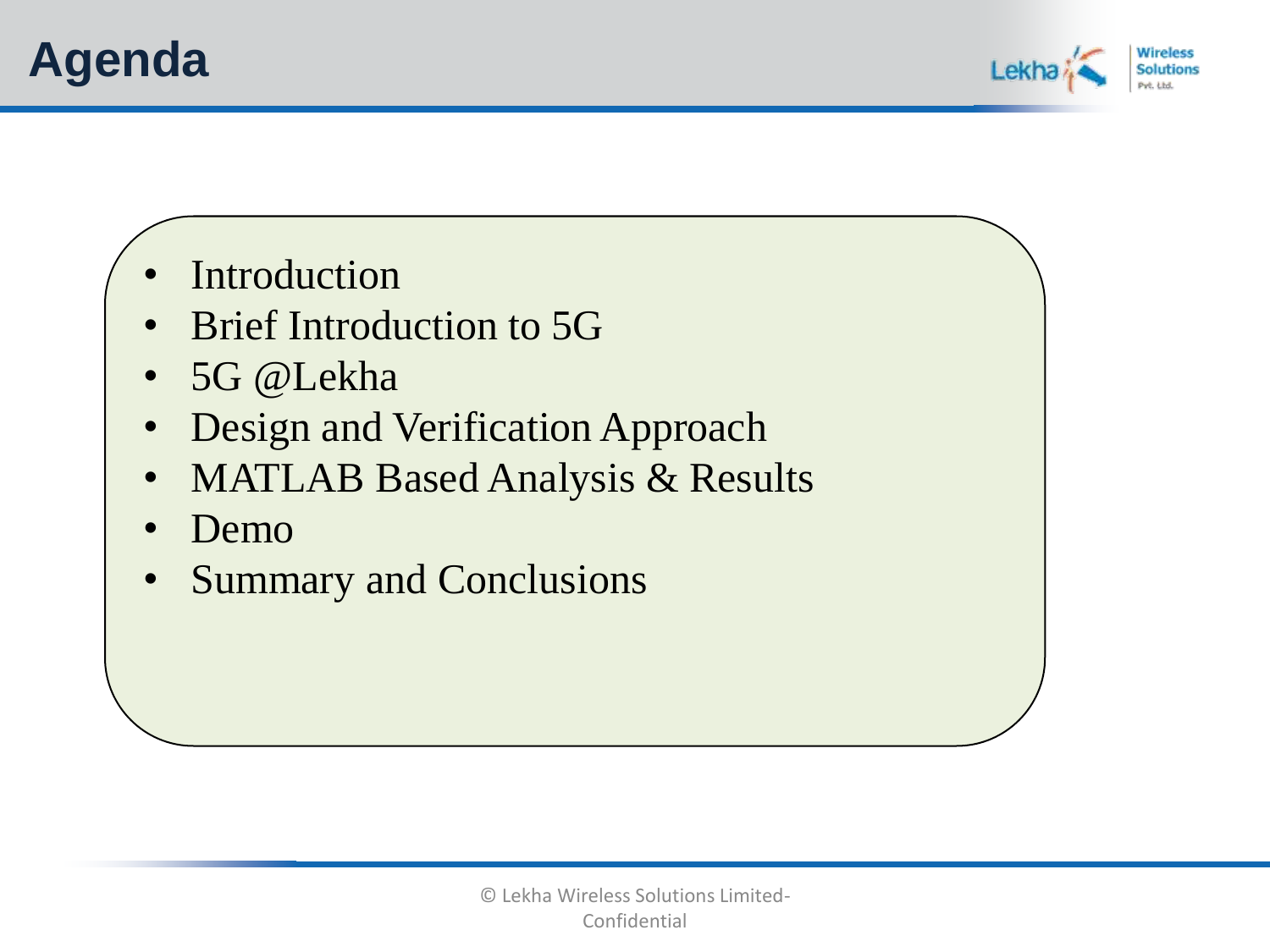## **Introduction-Lekha Wireless Solutions**



**Waveforms IPs Reference Solutions Product Solutions Engineering Services**

- Started in 2010, Reaching 9 years of Success
- Focussed on Wireless Infrastructure Products, IPs & Services
- Engineering Team of 120+ with average experience of 7+ years
- Engineering Expertise across all Wireless Domain Verticals of SW and HW driving Research, Design &Development and Manufacturing
- Ranked among fast 50 Growing Technology company in India by Deloitte for year 2014 and 2013
- Successful launch and deployment of **WaveGuru SDR**, **Laksha**, **WaveDyut** and **Vyapi** Radio Products for Industrial IOT, Private Networks and Tactical **Communications**
- IP and Reference Solutions for 4G and 5G
	- **LTE eNB**, **LTE UE**, **NB-IoT UE** and **5G NR gNB**
- **IDEX (Ministry of Defence, Govt of India) Winner, 2019**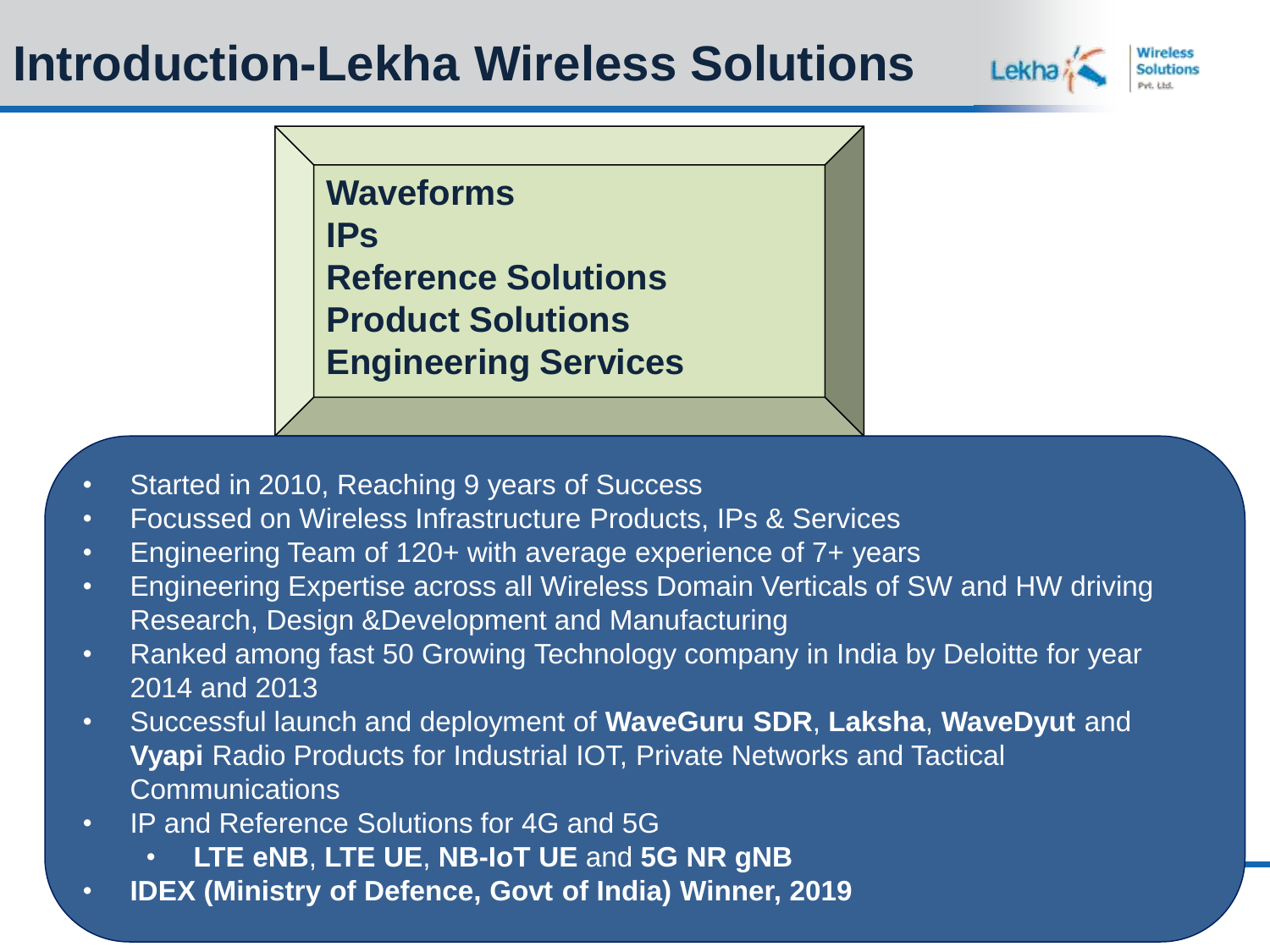# **Introduction - Product Portfolio**



### **Solutions – Defence Networks**

#### Solutions – Commercial Private Networks

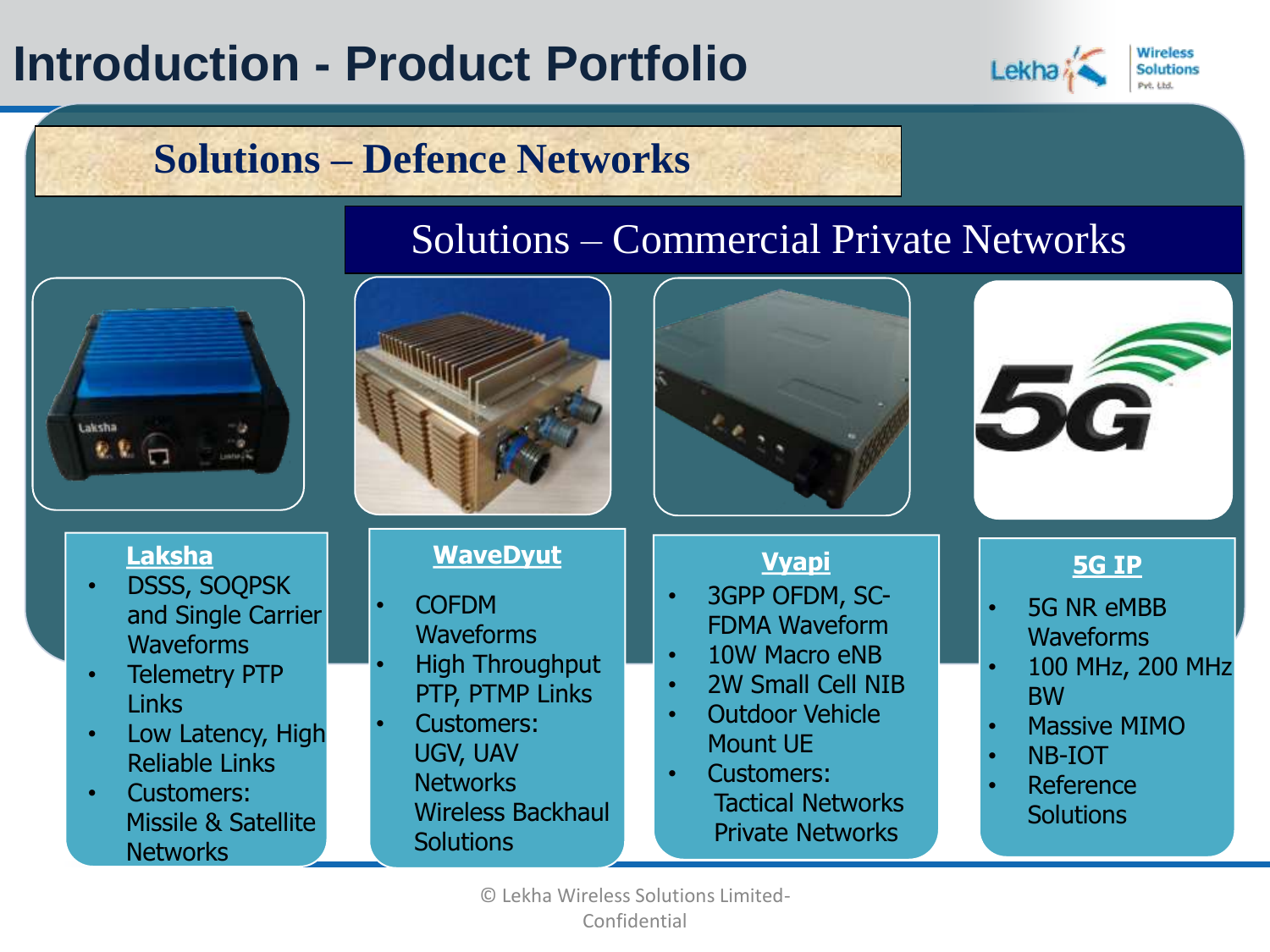# **Brief Intro to 5G – Highlights**



- ➢ 5GNR 3gpp in Release 15 and Release 16
- ➢ 5G Tiers include eMBB mMTC and URLCC
- $\triangleright$  eMBB for High throughputs
- $\triangleright$  mMTC provides machine to machine communications and IOT applications
- $\triangleright$  URLCC end to end latency  $\sim$ 1ms
- ➢ 5G cloud architecture, network slices enabling low CAPEX and OPEX costs

## **5G Usage scenarios**

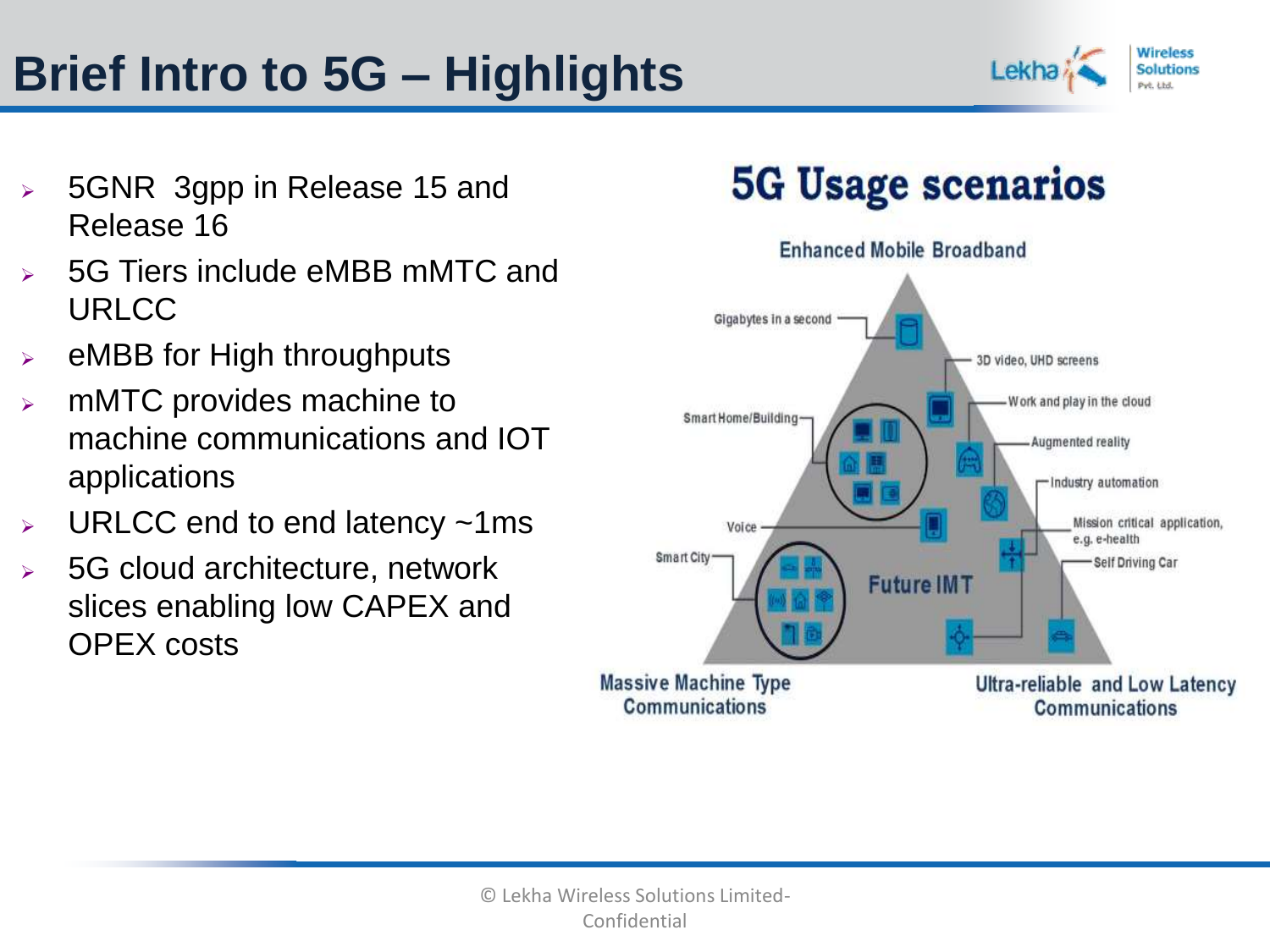## **Brief Intro to 5G – Signal Chain**



**Wireless** 

**Solutions** Pvt. Ltd.

Lekha<sup>\*</sup>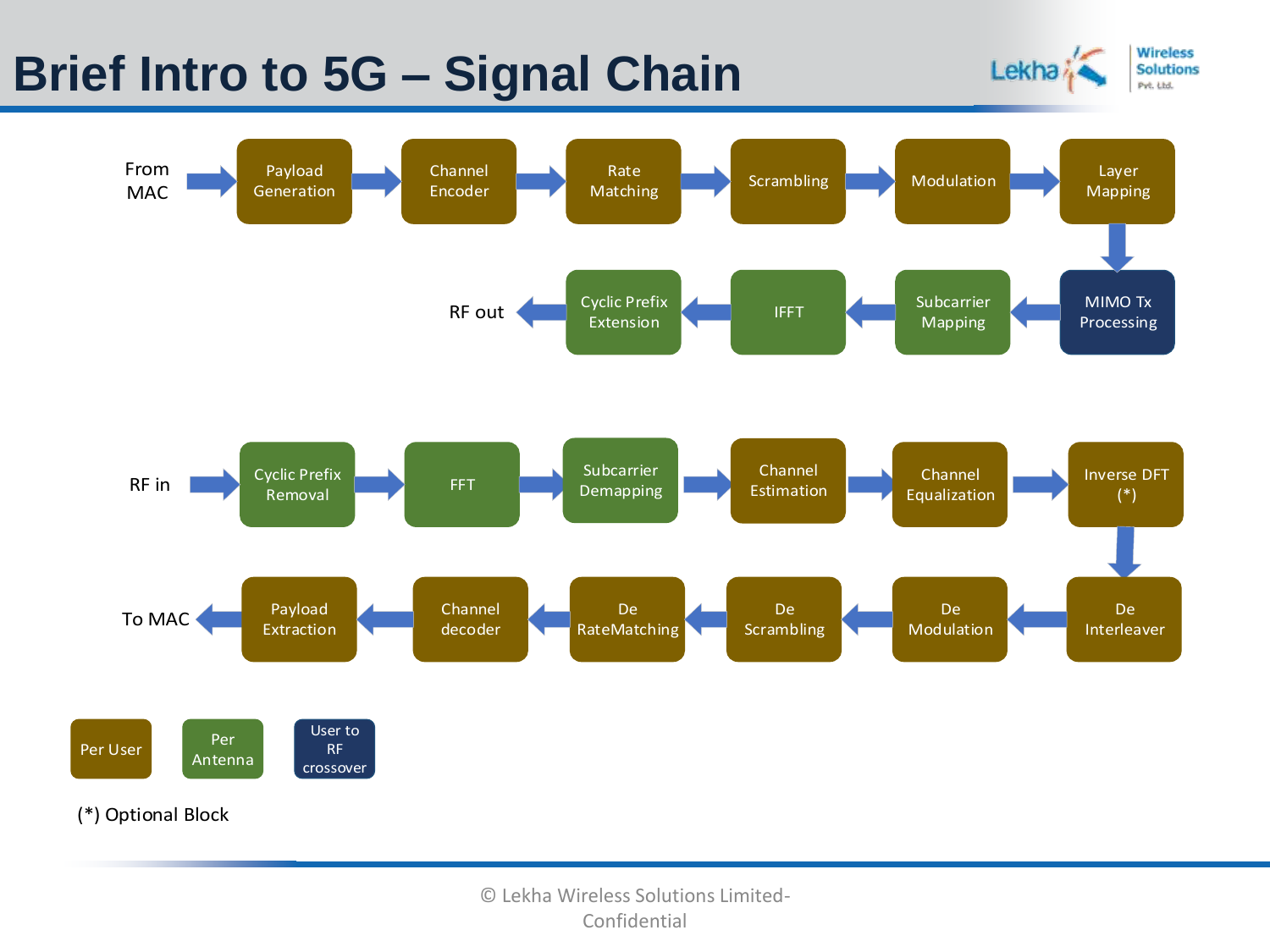

| SI. No.        | <b>Parameter</b>                   | <b>Description</b>                                                                                                                                                                                           |
|----------------|------------------------------------|--------------------------------------------------------------------------------------------------------------------------------------------------------------------------------------------------------------|
| 1              | <b>3GPP Standard Specification</b> | Release 15 (FR1)                                                                                                                                                                                             |
| $\overline{2}$ | <b>Channels supported</b>          | SS Block (PSS, SSS, PBCH)<br><b>DL Control Channel (PDCCH)</b><br><b>DL Shared Channel (PDSCH)</b><br>Random Access Channel (PRACH)<br><b>UL Control Channel (PUCCH)</b><br><b>UL Shared Channel (PUSCH)</b> |
| 3              | <b>Sub Carrier Spacing</b>         | 15kHz, 30kHz, 60kHz                                                                                                                                                                                          |
| $\overline{4}$ | <b>Bandwidth</b>                   | Upto 100MHz (FR1)                                                                                                                                                                                            |
| 5              | <b>Modulation Scheme</b>           | QPSK, QAM16, QAM64, QAM256                                                                                                                                                                                   |
| 6              | Number of Antenna                  | 4T 4R                                                                                                                                                                                                        |
| $\overline{7}$ | <b>Number of Layers</b>            | DL 4 Layers / UL 2 Layers                                                                                                                                                                                    |
| 8              | <b>Duplexing Mode</b>              | FDD, TDD                                                                                                                                                                                                     |
| 9              | <b>System Throughput</b>           | Upto 2.4Gbps                                                                                                                                                                                                 |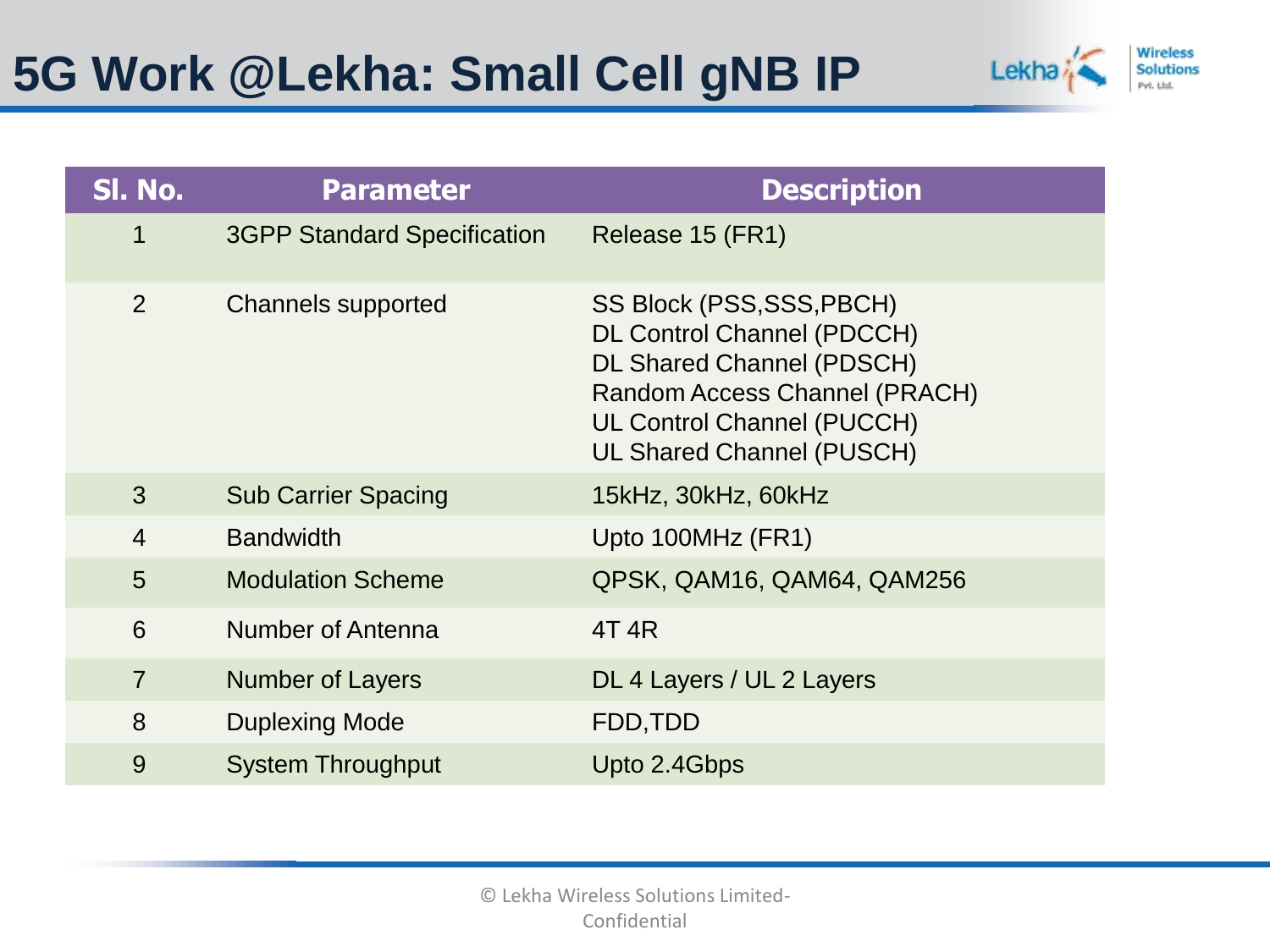

| <b>SN</b> | <b>Description</b>                                           | <b>Test Objective</b>                                                    |
|-----------|--------------------------------------------------------------|--------------------------------------------------------------------------|
|           | <b>Module Level Functional Validation</b>                    | Ensures the Developer to                                                 |
| 2         | Module Level Performance Validation &<br>Design Improvements | deliver for Integration<br>phase                                         |
| 3         | <b>Integration Level Signal Chain</b><br>Validation          | Ensures the Developer to<br>deliver for End to End<br><b>System Test</b> |
| 4         | 3GPP 38.141-1 Conducted<br><b>Conformance Testing</b>        | <b>Stack Conformance Test</b><br>for Product Integration                 |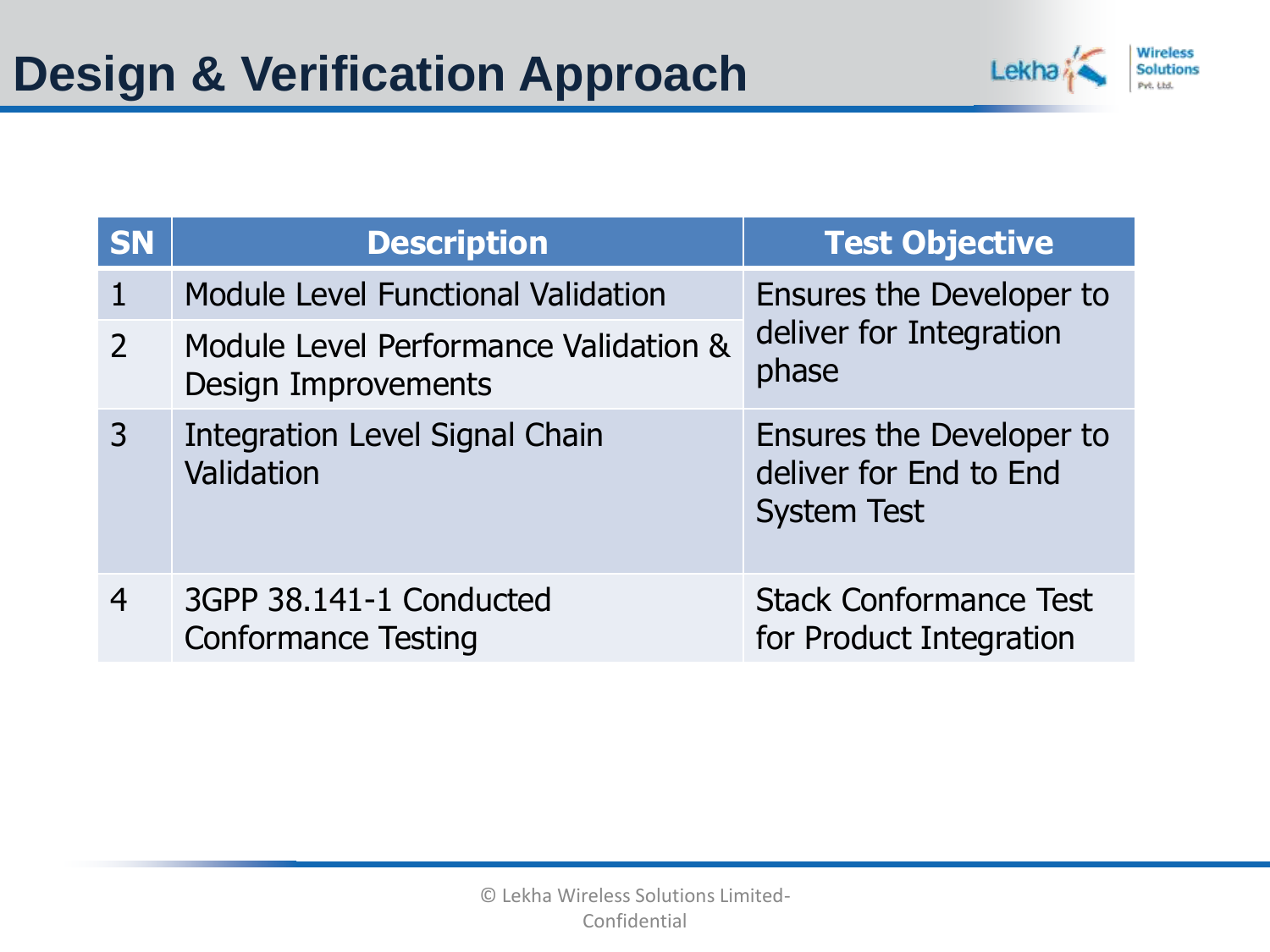# **GUI –> PHY Configuration**



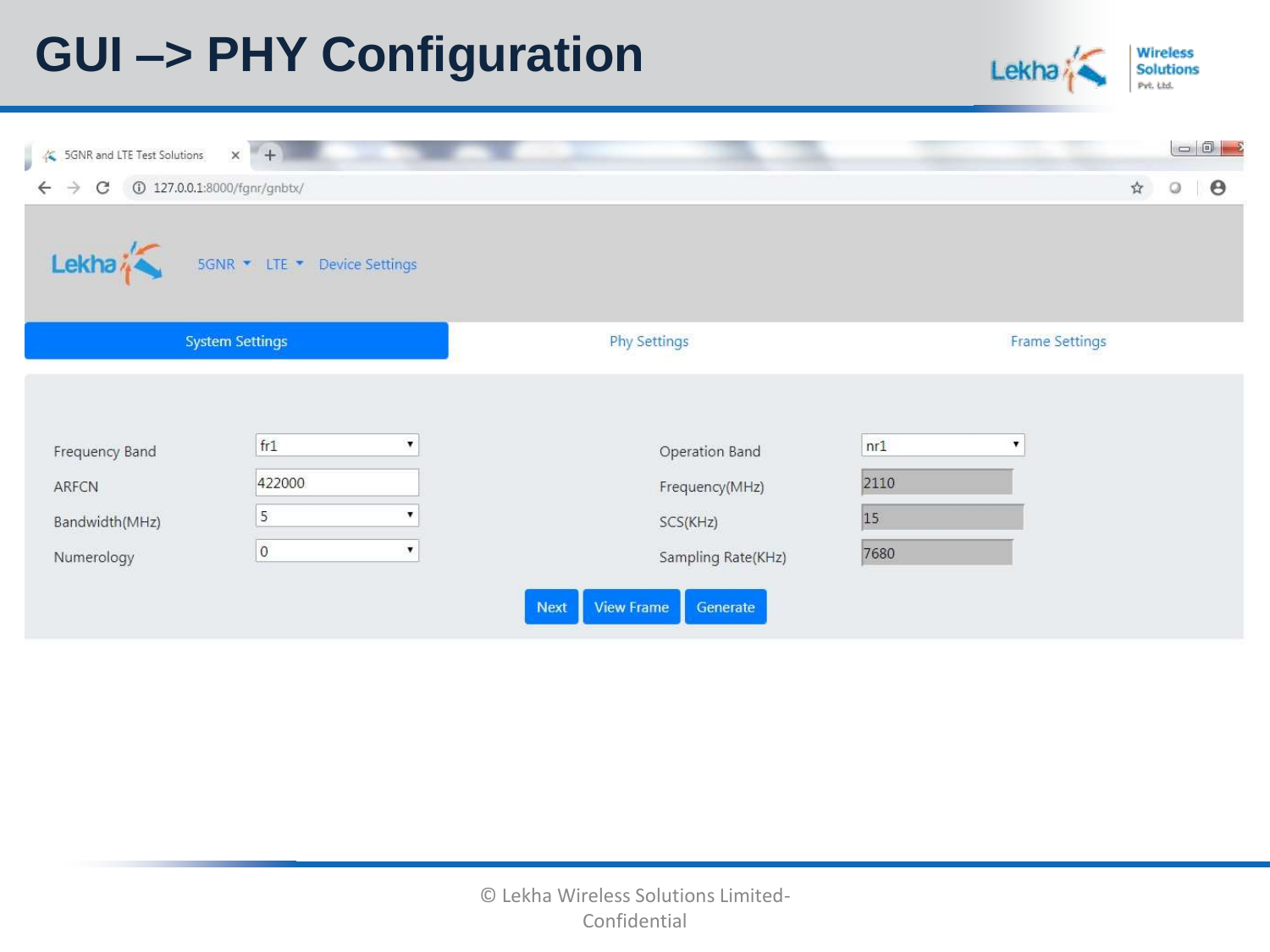# **GUI –> Frame Display**



|                   |                             |             |             |             |             |             |             |             |             |             |             | SSS         | <b>PSS</b>  | PBCH        |             | <b>DMRS</b> | PDCCH       | PDSCH       |            |
|-------------------|-----------------------------|-------------|-------------|-------------|-------------|-------------|-------------|-------------|-------------|-------------|-------------|-------------|-------------|-------------|-------------|-------------|-------------|-------------|------------|
|                   | <b>5GNR Frame Structure</b> |             |             |             |             |             |             |             |             |             |             |             |             |             |             |             |             |             |            |
|                   | Subframe 0                  |             | Subframe 1  |             | Subframe 2  |             | Subframe 3  |             | Subframe 4  |             | Subframe 5  |             | Subframe 6  |             | Subframe 7  |             | Subframe 8  |             | Sub        |
|                   | Slot 0                      | Slot 1      | Slot 0      | Slot 1      | Slot 0      | Slot 1      | Slot 0      | Slot 1      | Slot 0      | Slot 1      | Slot 0      | Slot 1      | Slot 0      | Slot 1      | Slot 0      | Slot 1      | Slot 0      | Slot 1      | Slot       |
|                   | 0 Sym<br>14                 | 0 Sym<br>14 | 0 Sym<br>14 | 0 Sym<br>14 | 0 Sym<br>14 | 0 Sym<br>14 | 0 Sym<br>14 | 0 Sym<br>14 | 0 Sym<br>14 | 0 Sym<br>14 | 0 Sym<br>14 | 0 Sym<br>14 | 0 Sym<br>14 | 0 Sym<br>14 | 0 Sym<br>14 | 0 Sym<br>14 | 0 Sym<br>14 | 0 Sym<br>14 | 0 Sy<br>14 |
| PR <sub>B</sub> 0 |                             |             |             |             |             |             |             |             |             |             |             |             |             |             |             |             |             |             |            |
| PRB1              |                             |             |             |             |             |             |             |             |             |             |             |             |             |             |             |             |             |             |            |
| PRB <sub>2</sub>  |                             |             |             |             |             |             |             |             |             |             |             |             |             |             |             |             |             |             |            |
| PRB <sub>3</sub>  |                             |             |             |             |             |             |             |             |             |             |             |             |             |             |             |             |             |             |            |
| PRB4              |                             |             |             |             |             |             |             |             |             |             |             |             |             |             |             |             |             |             |            |
| PRB5              |                             |             |             |             |             |             |             |             |             |             |             |             |             |             |             |             |             |             |            |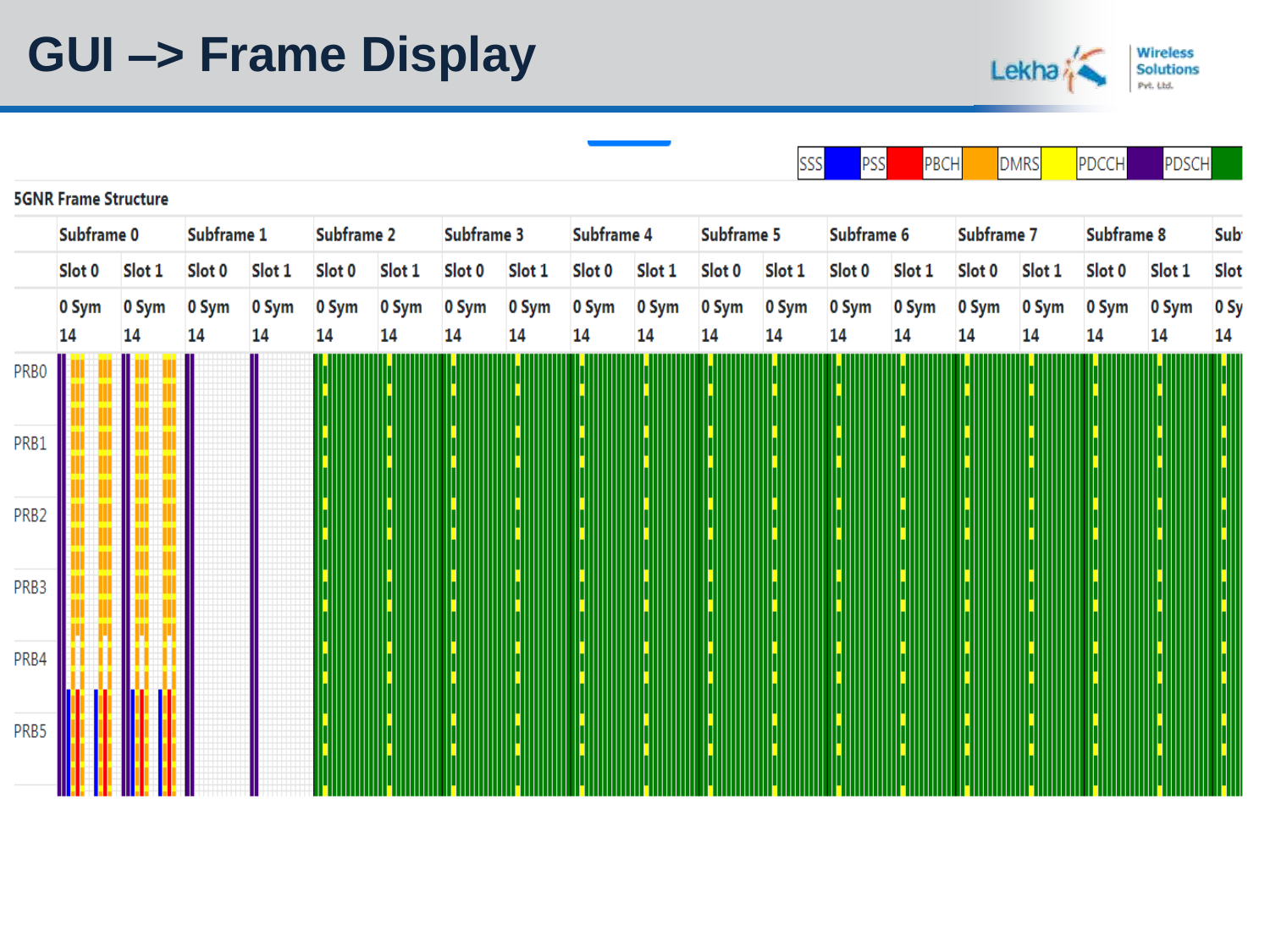# **MATLAB Verification ->SSB Sync Detection**

**Wireless Solutions** Pvt. Ltd.



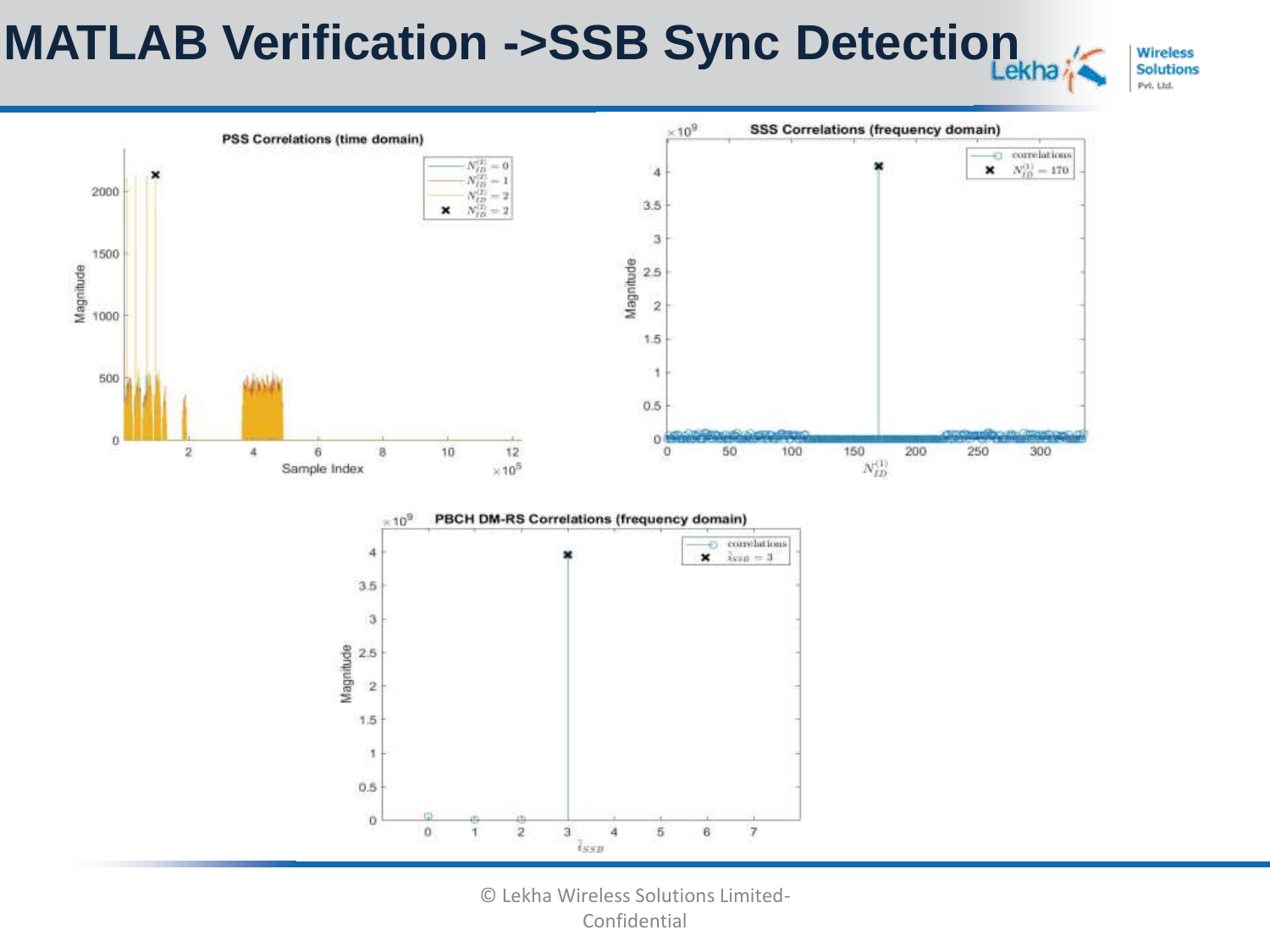

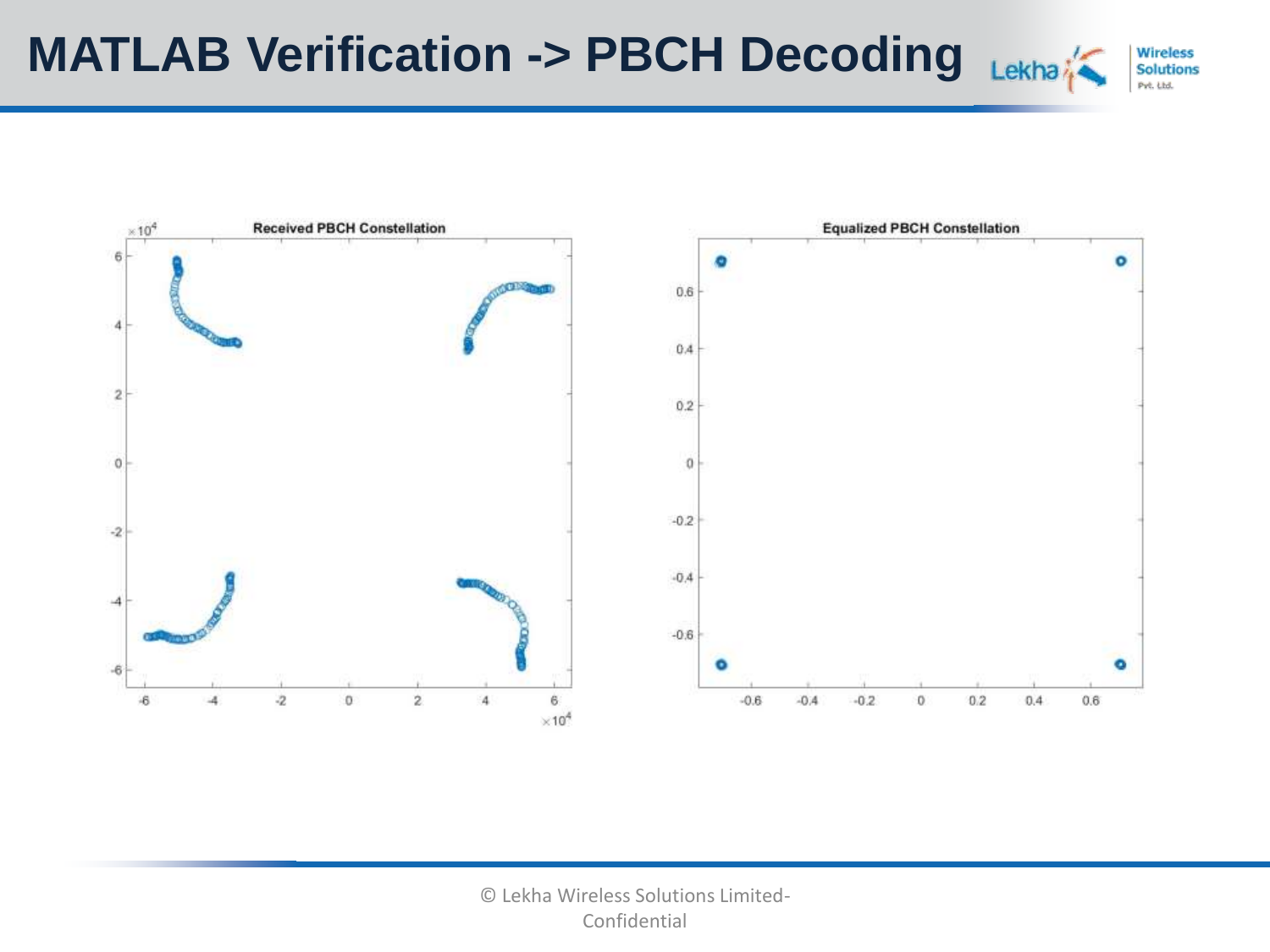

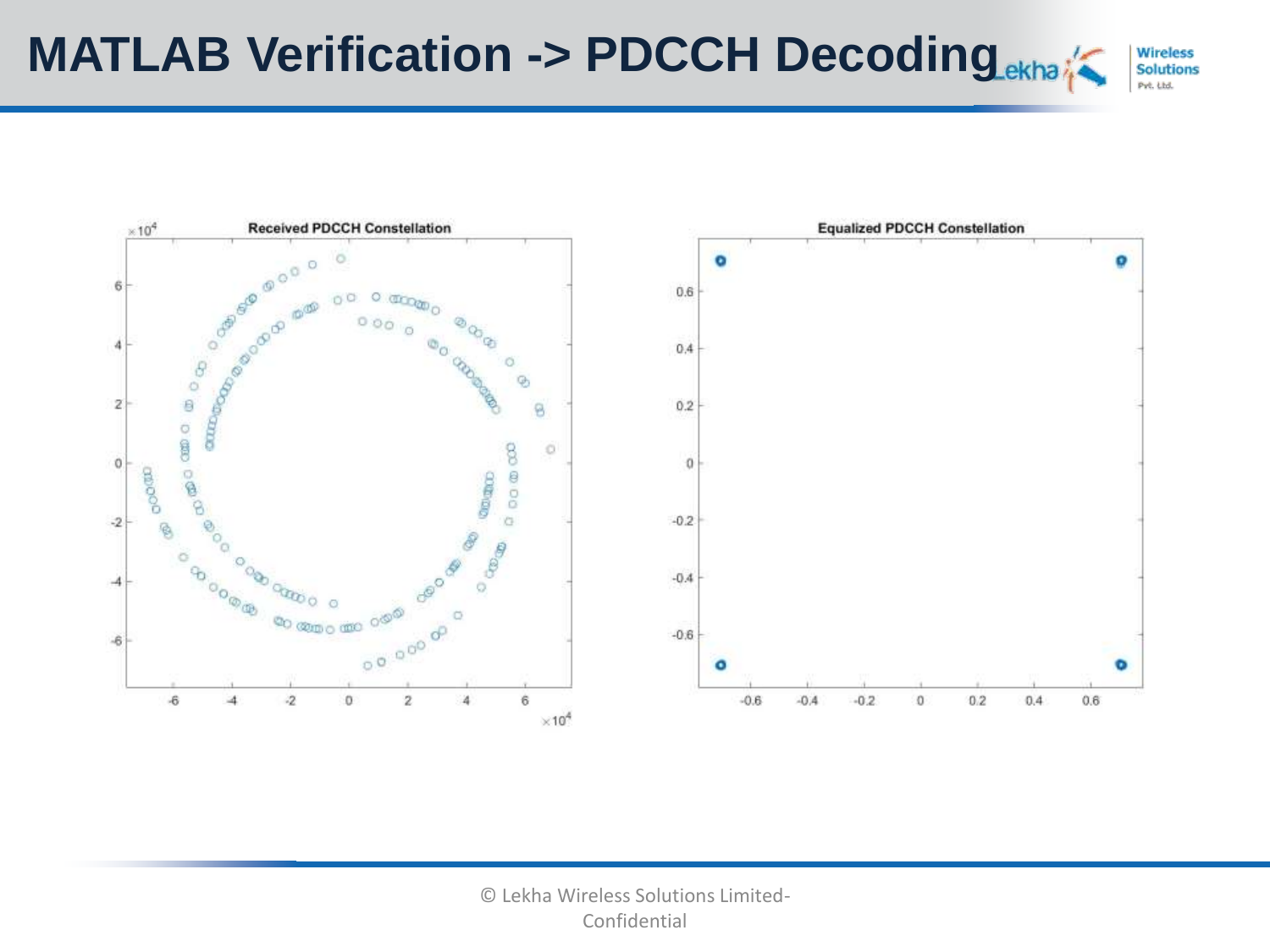



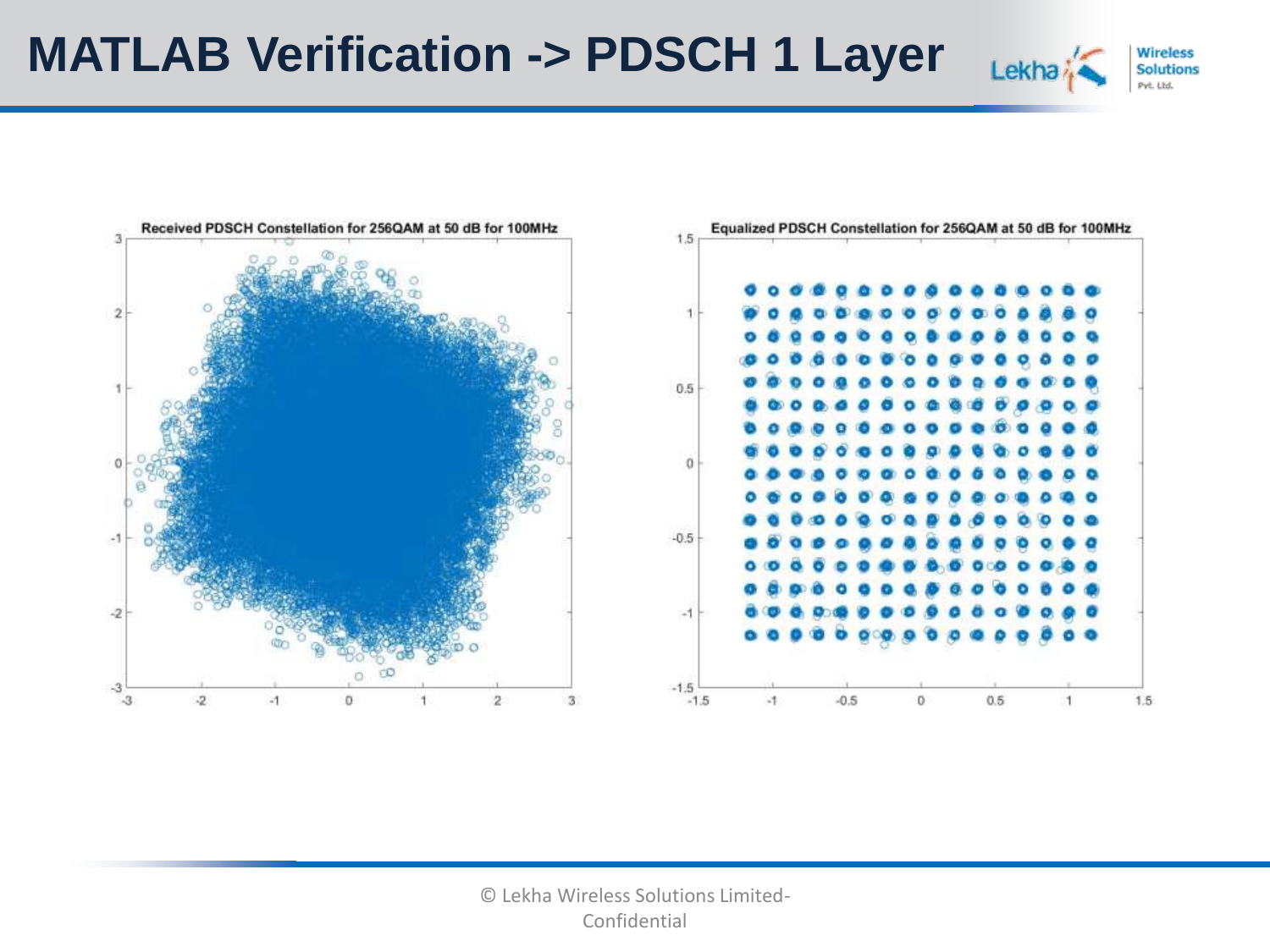## **Single User MIMO 4 Layer with AWGN channel SNR -> 26dB**



Lekha

**Solutions**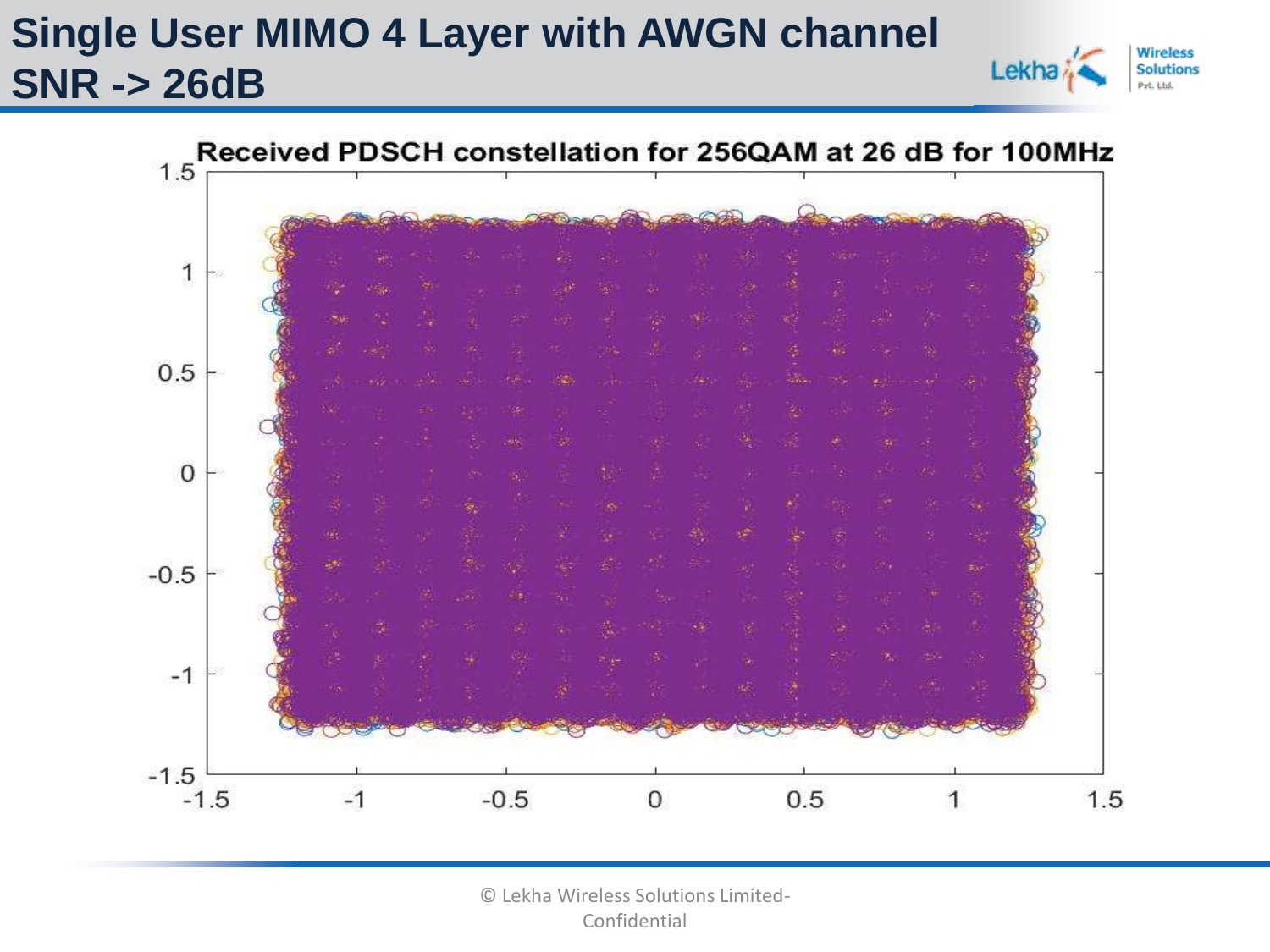## **Single User MIMO with 4 Layers decoding at SNR->37dB**



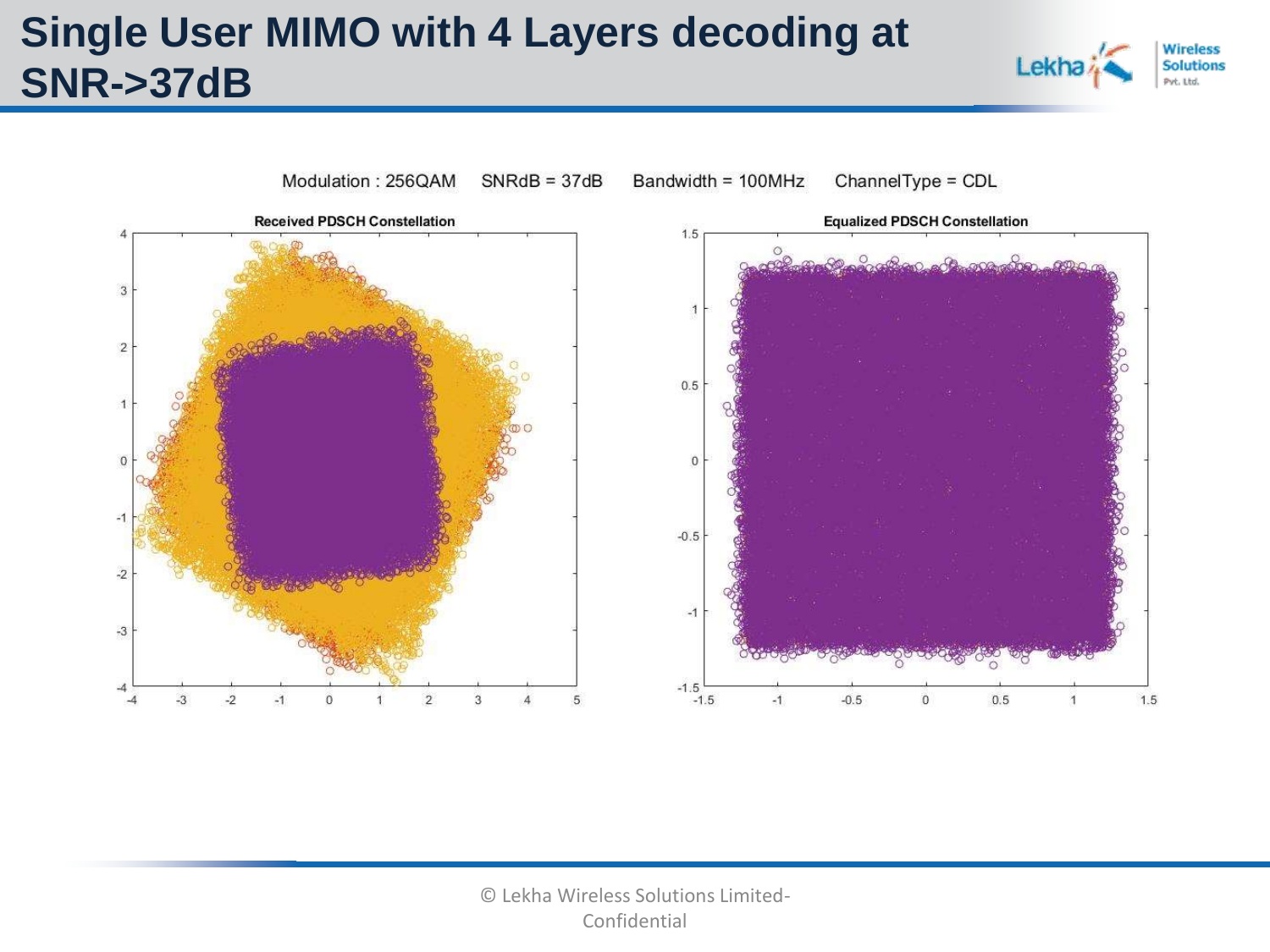## **Single User MIMO with 4 Layers decoding at SNR->50dB**



**Wireless** 

**Solutions** Pvt. Ltd.

Lekha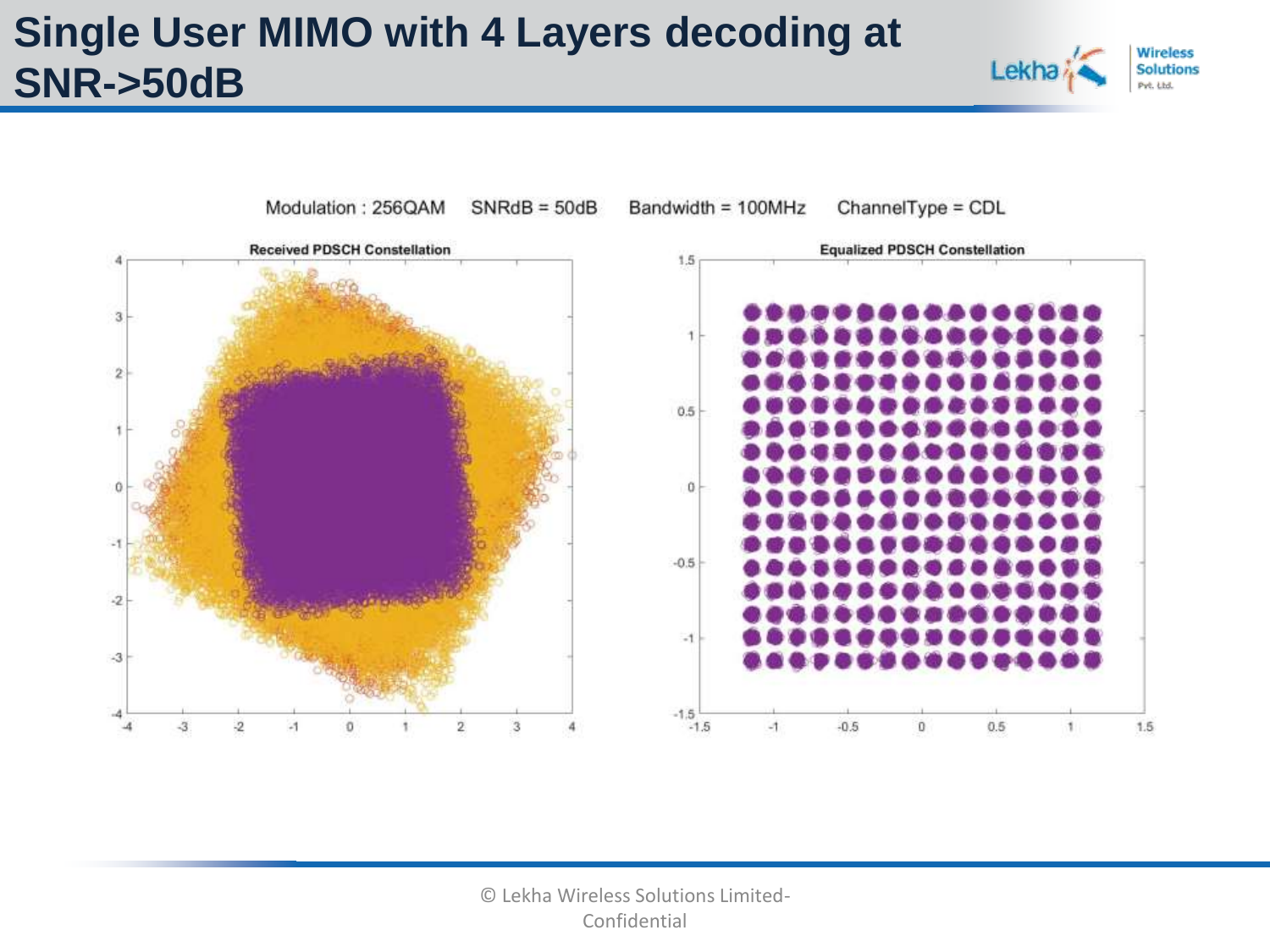- Lekh
- ➢ 'Polar Coding' technique has been included in latest 3GPP release for 5G standards in two channels namely SSB and PDCCH.
- ➢ 'The LDPC Coding' method has been adopted by 3GPP for 5G New Radio (NR) Uplink and downlink shared channel, i.e PDSCH and PUSCH.
- $\triangleright$  The C Encoder and Decoder test benches for Polar and LDPC are functionally validated independently with MATLAB as reference.
- ➢ Also, the Standalone end to end C test benches for Polar and LDPC are created for the Performance Validation and the BER Plots are plotted and are compared against the MATLAB.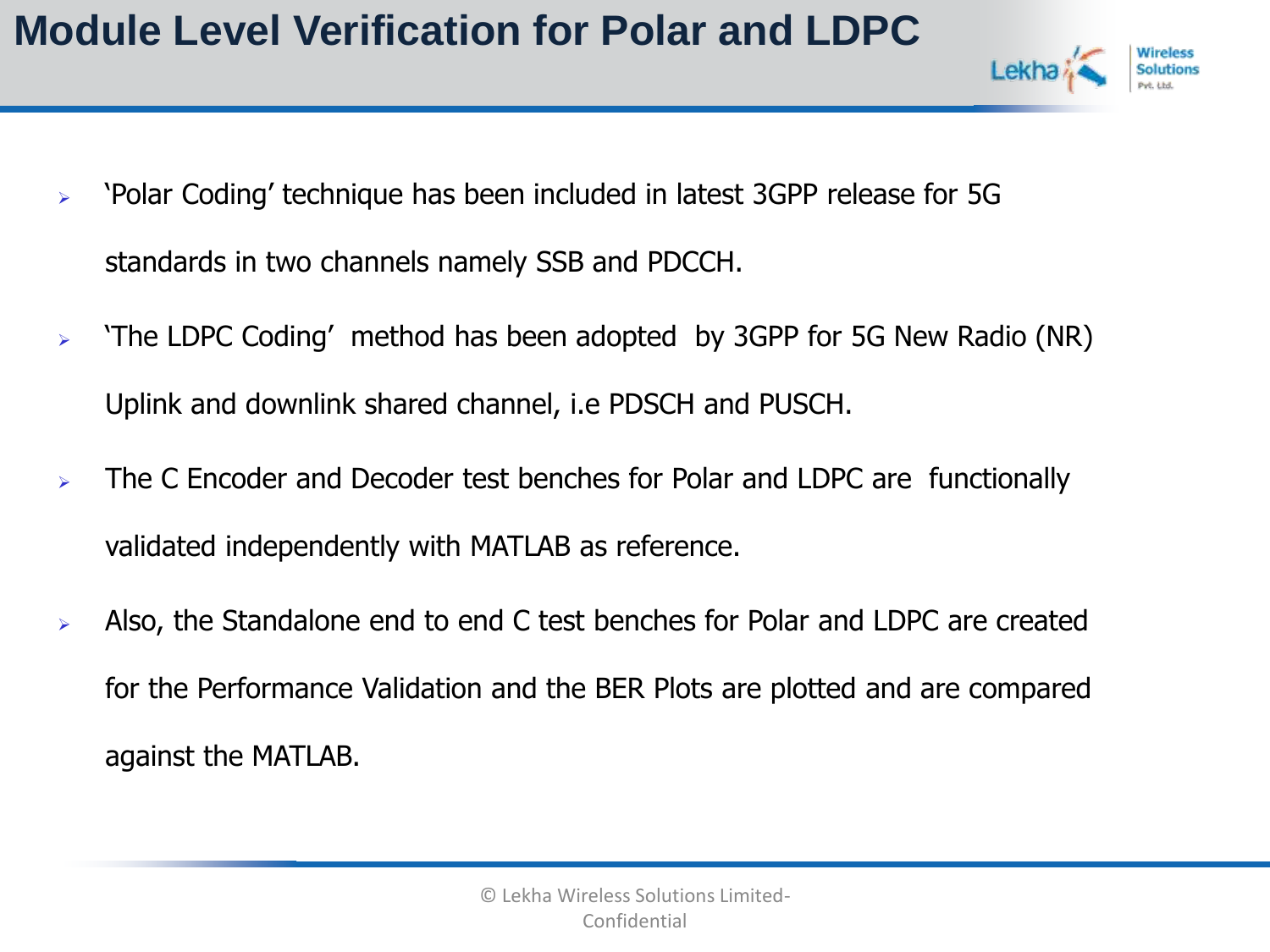

#### **Performance Validation of C Encoder - Decoder**

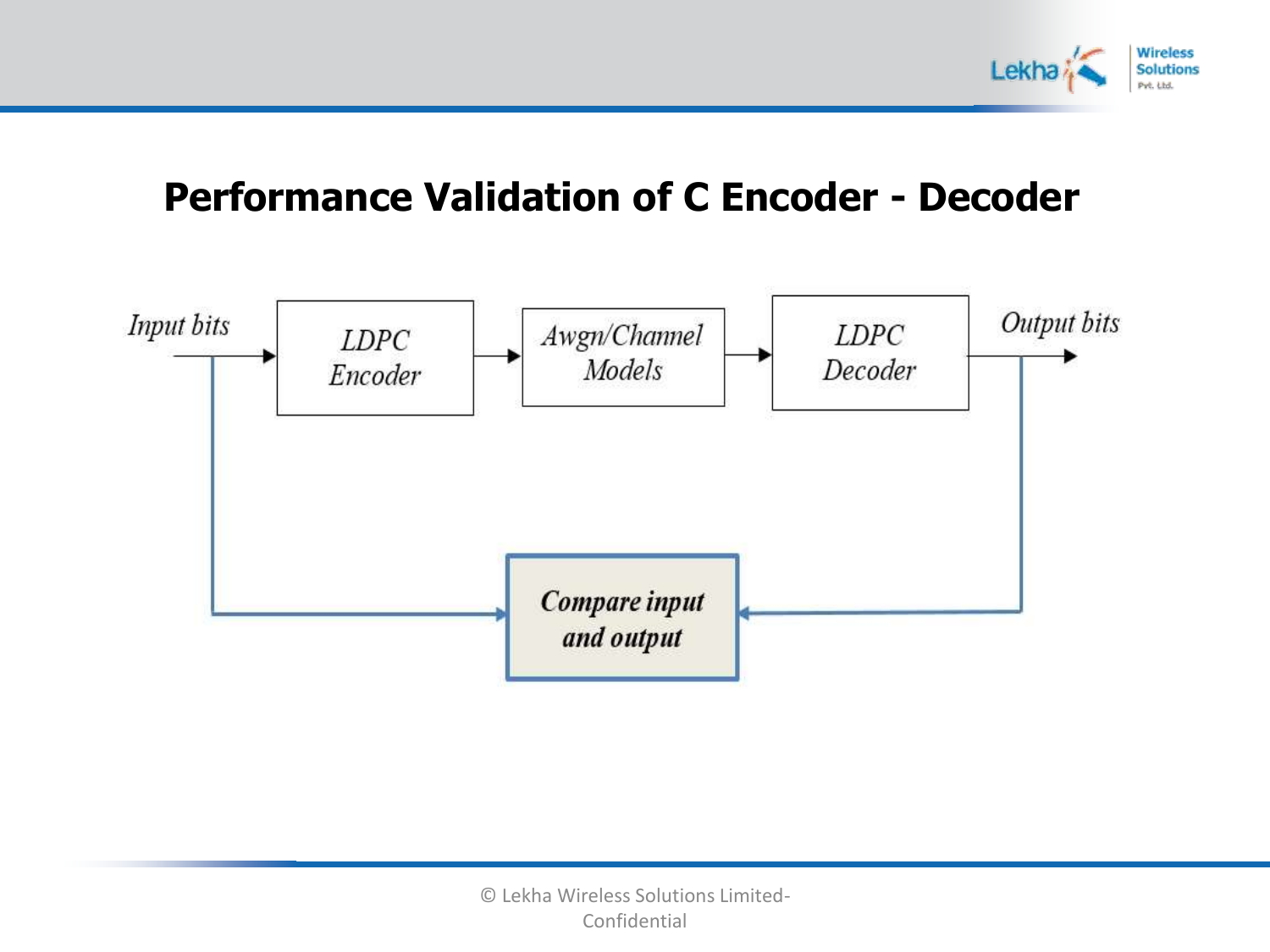## **Summary and Conclusions**



#### • Why Lekha 5G NR gNB IP

- Complete C Reference Availability Enables Platform Flexibility
- RTL based UL BRP, DL BRP and Precoder Blocks for Scalable Design
- Reference Solutions for FR1 and FR2 (IF based)

#### • Why MATLAB 5G Toolbox For Validation

- IP Maturity at Module Level, Integration Level and Product Solution Level
- Automated Test Bench For Different User Configurations using MATLAB Toolbox -Enables Regression Test suit for PHY Layer Stack
- Easier Issue Analysis & Bug finding due to low level access in MATLAB 5G Toolbox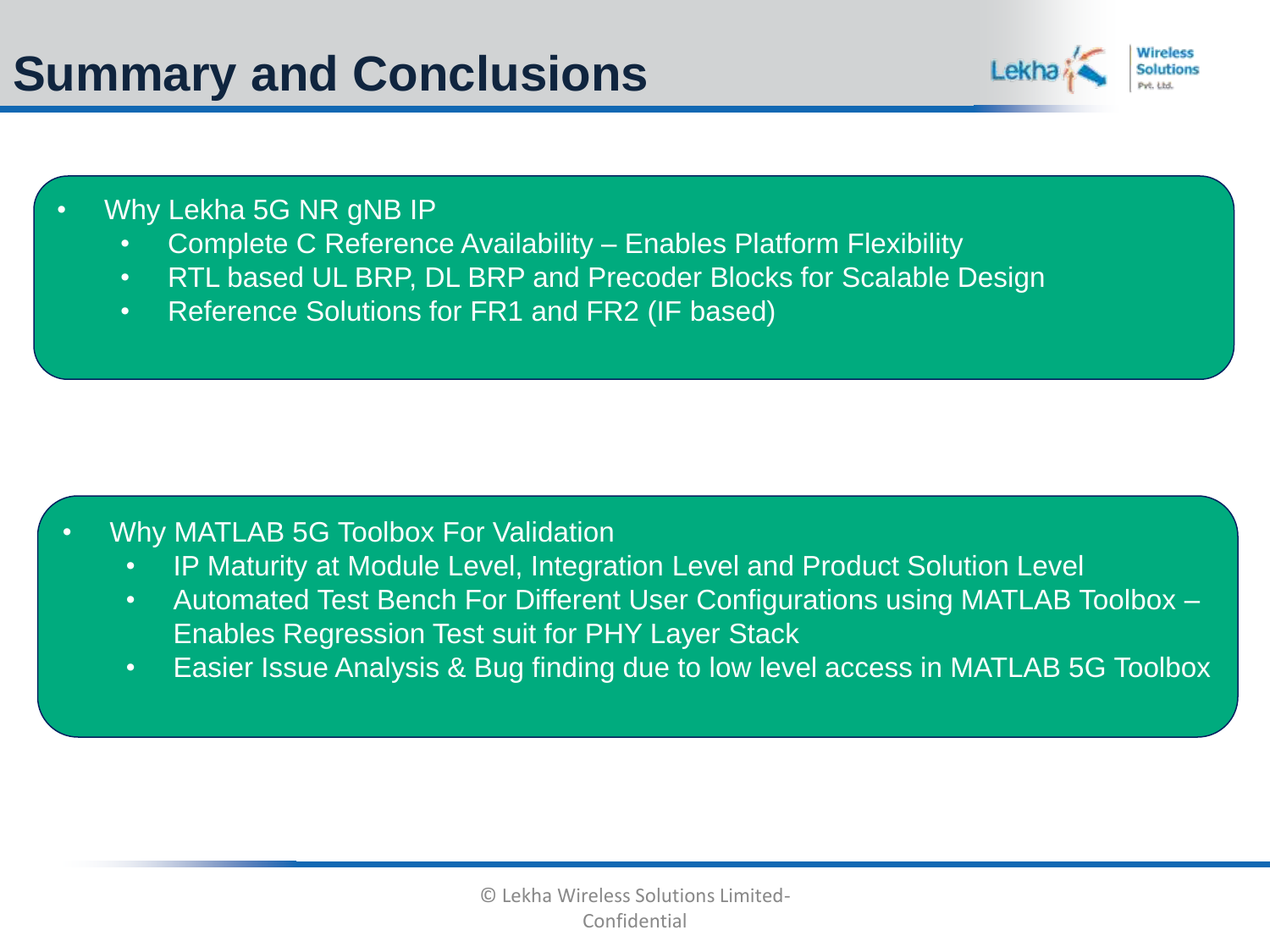

#### **5G Toolbox – PHY Layer Functions**



- LPDC & polar coding
- CRC, segmentation, rate matching
- Scrambling, modulation, precoding

#### **NR Downlink and Uplink Channels and Physical Signals**

- Synchronization & broadcast signals
- DL-SCH & PDSCH channels
- DCI & PDCCH channels
- UCI, PUSCH, and PUCCH channels

#### **MIMO Propagation channels**

TDL & CDL channel models

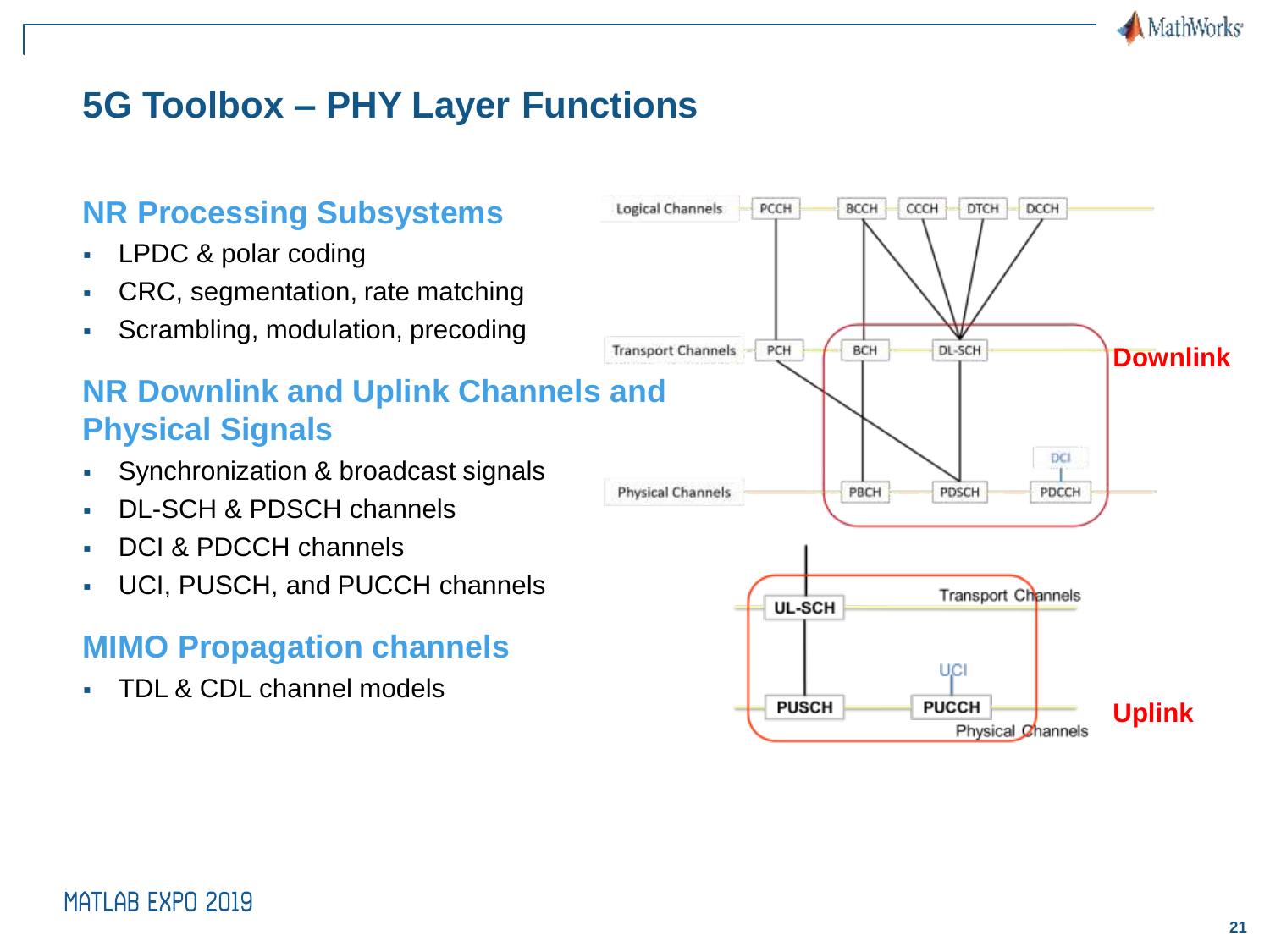

### **5G Toolbox applications & use-cases**







#### **End-to-end link-level simulation**

- **Transmitter, channel model, and receiver**
- Analyze bit error rate (BER), and throughput

#### **Waveform generation and analysis**

**• Parameterizable waveforms with New Radio** (NR) subcarrier spacings and frame numerologies

#### **Golden reference design verification**

▪ Customizable and editable algorithms as golden reference for implementation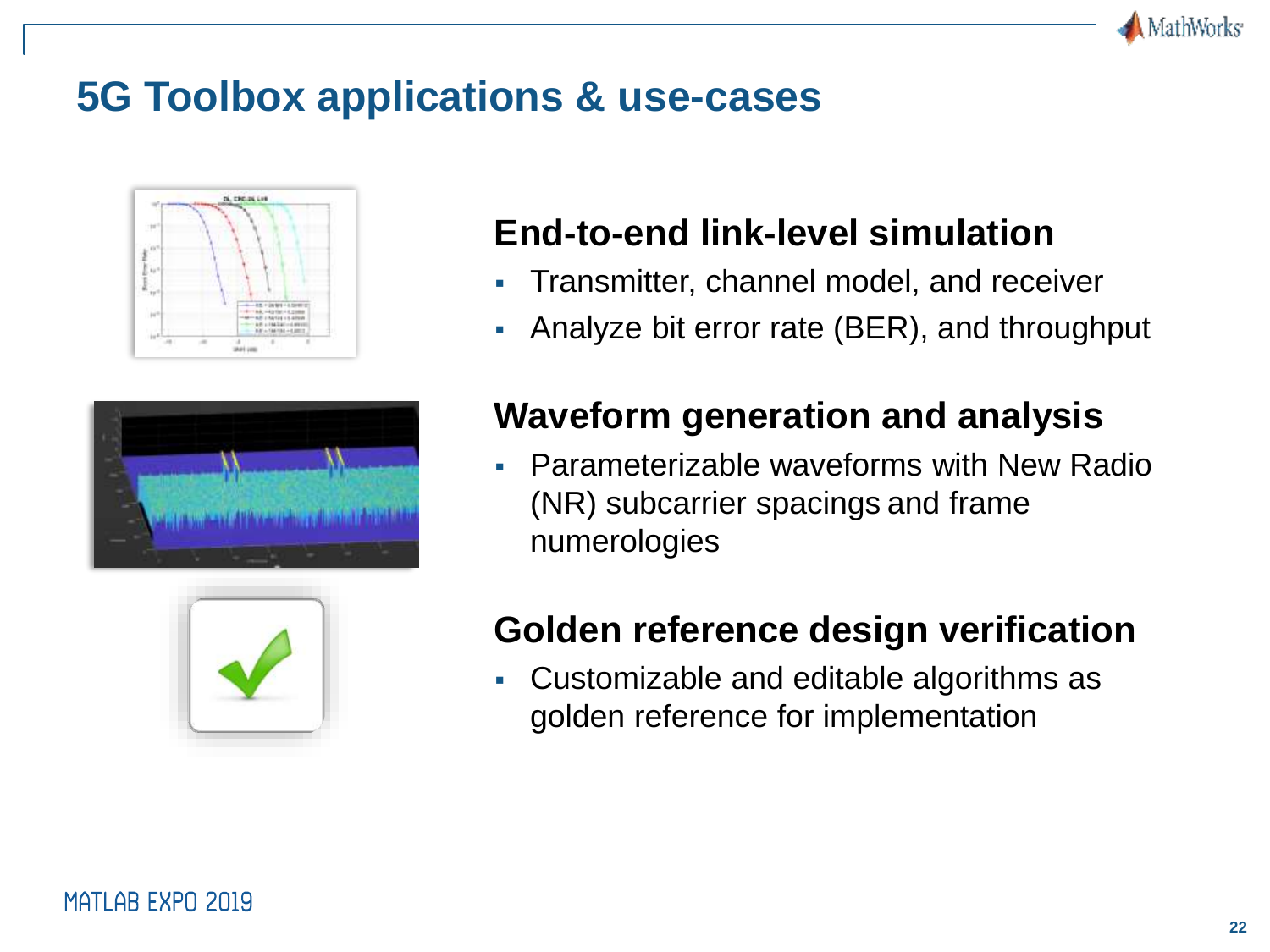

#### **5G Toolbox has open customizable algorithms**

▪ All functions are open, editable, customizable MATLAB code

▪ C/C++ code generation: Supported with MATLAB Coder



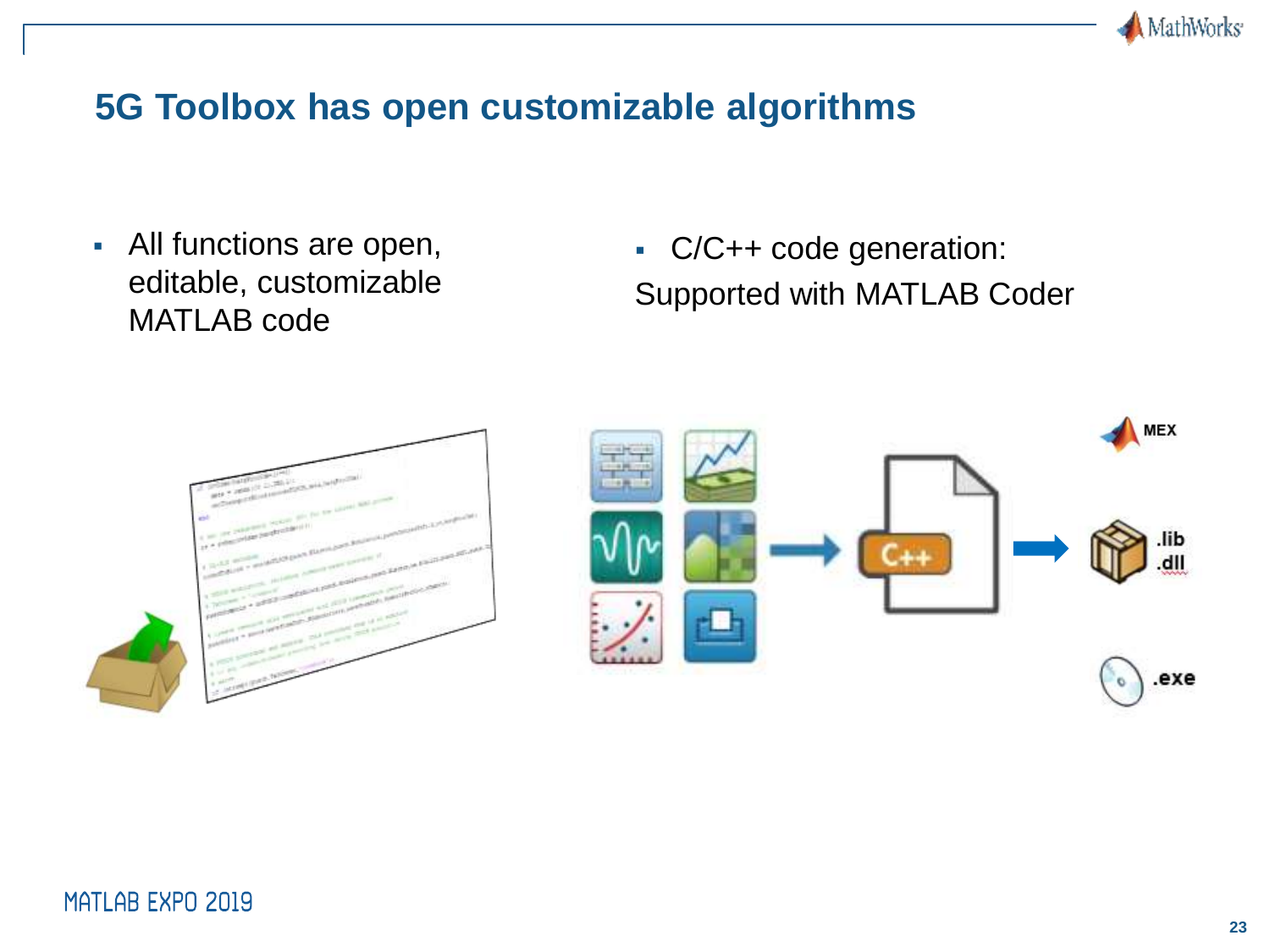

#### **How to learn more**

▪ Go to 5G Toolbox product page [www.mathworks.com/products/5g](http://www.mathworks.com/products/5g) [5G Development with MATLAB](https://www.mathworks.com/campaigns/products/offer/5g-technology-ebook.html) (ebook)



▪ Watch Videos & Webinars

[5G: Model, Simulate, Design, and Test 5G Systems with MATLAB](https://in.mathworks.com/videos/5g-model-simulate-design-and-test-5g-systems-with-matlab-1538401305240.html) [Waveform Generation and Testing with SDR and RF instruments](http://in.mathworks.com/videos/waveform-generation-and-testing-with-software-defined-radios-sdr-and-rf-instruments-100661.html)